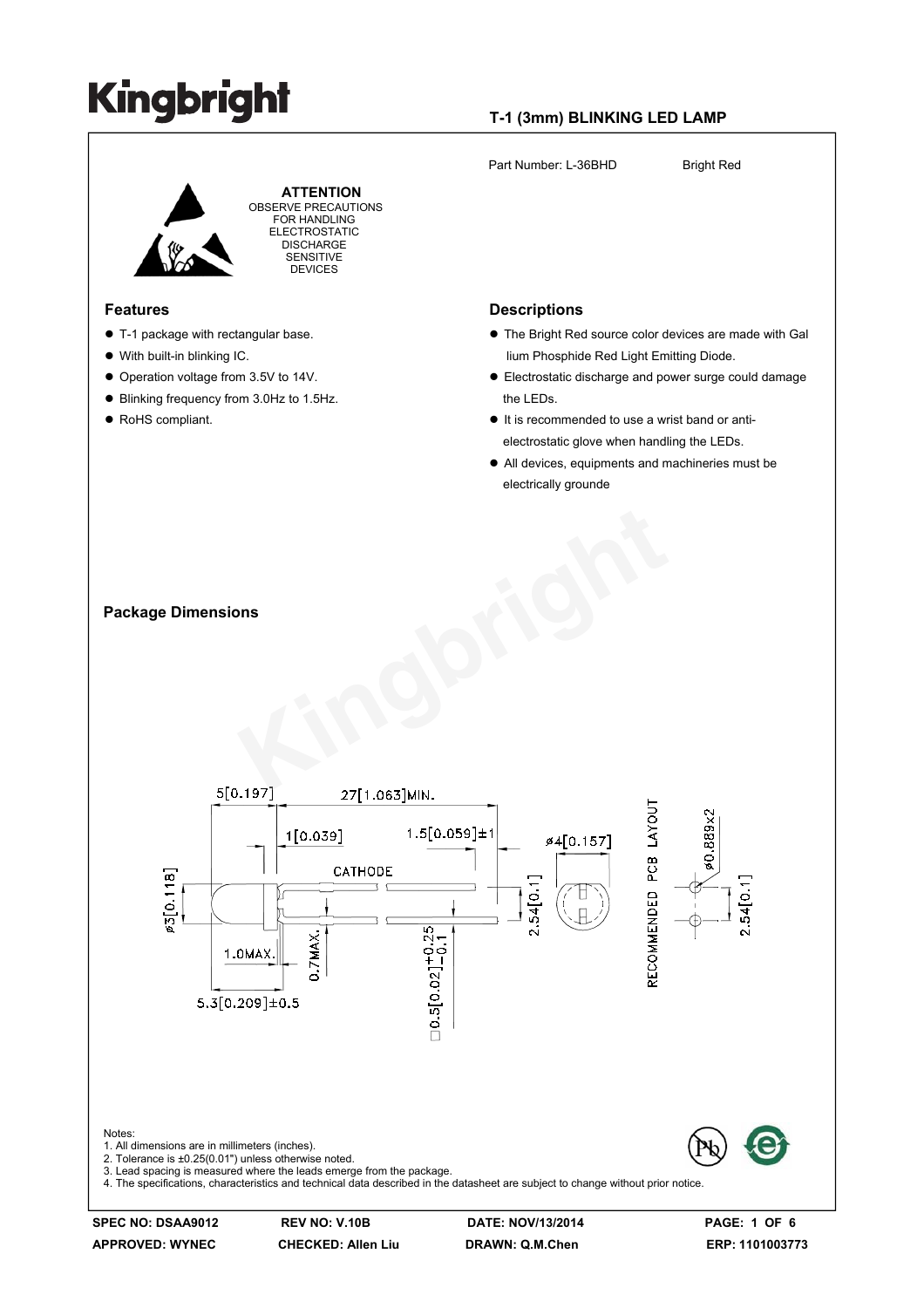#### **Selection Guide**  Part No. **Dice Dice Lens Type Viewing Angle [1] Min. Typ. 2θ1/2**  L-36BHD Bright Red (GaP) Red Diffused 0.6 1.8 60° **Iv (mcd) V= 9V**

Note:

1. θ1/2 is the angle from optical centerline where the luminous intensity is 1/2 of the optical peak value.

2. Luminous intensity value is traceable to the CIE127-2007 compliant national standards.

#### **Electrical / Optical Characteristics at TA=25°C**

| Symbol                                                                                                                                                                                                                                                   | <b>Parameter</b>         | <b>Device</b>     | Min. | Typ. | Max. | Units | <b>Test Conditions</b>     |  |
|----------------------------------------------------------------------------------------------------------------------------------------------------------------------------------------------------------------------------------------------------------|--------------------------|-------------------|------|------|------|-------|----------------------------|--|
| λpeak                                                                                                                                                                                                                                                    | Peak Wavelength          | <b>Bright Red</b> |      | 700  |      | nm    |                            |  |
| λD                                                                                                                                                                                                                                                       | Dominant Wavelength      | <b>Bright Red</b> |      | 635  |      | nm    |                            |  |
| $\Delta\lambda$ 1/2                                                                                                                                                                                                                                      | Spectral Line Half-width | <b>Bright Red</b> |      | 45   |      | nm    |                            |  |
| IF                                                                                                                                                                                                                                                       | <b>Forward Current</b>   | <b>Bright Red</b> | 8    | 22   |      | mA    | $Min:VF=3.5V$<br>Typ:VF=5V |  |
| <b>ISON</b>                                                                                                                                                                                                                                              | <b>Supply Current</b>    | <b>Bright Red</b> |      | 8    |      | mA    | $VF = 3.5V$                |  |
| <b>ISON</b>                                                                                                                                                                                                                                              | <b>Supply Current</b>    | <b>Bright Red</b> |      | 44   |      | mA    | $VF = 14V$                 |  |
|                                                                                                                                                                                                                                                          | <b>Blink Frequency</b>   | <b>Bright Red</b> | 1.5  |      | 3    | Hz    | $VF = 3.5V - 14V$          |  |
| Notes:<br>1. Wavelength value is traceable to the CIE127-2007 compliant national standards.<br>2. Excess driving current and/or operating temperature higher than recommended conditions may result in severe light degradation or<br>premature failure. |                          |                   |      |      |      |       |                            |  |

#### **Absolute Maximum Ratings at TA=25°C**

| <b>Parameter</b>             | <b>Bright Red</b>                    | <b>Units</b> |  |  |  |
|------------------------------|--------------------------------------|--------------|--|--|--|
| Power dissipation            | 310                                  | mW           |  |  |  |
| <b>Forward Voltage</b>       | 14                                   | v            |  |  |  |
| Reverse Voltage              | 0.5                                  | v            |  |  |  |
| <b>Operating Temperature</b> | -40 $^{\circ}$ C To +70 $^{\circ}$ C |              |  |  |  |
| Storage Temperature          | -40 $^{\circ}$ C To +85 $^{\circ}$ C |              |  |  |  |
| Lead Solder Temperature [1]  | 260°C For 3 Seconds                  |              |  |  |  |
| Lead Solder Temperature [2]  | 260°C For 5 Seconds                  |              |  |  |  |

Notes:

1. 2mm below package base.

2. 5mm below package base.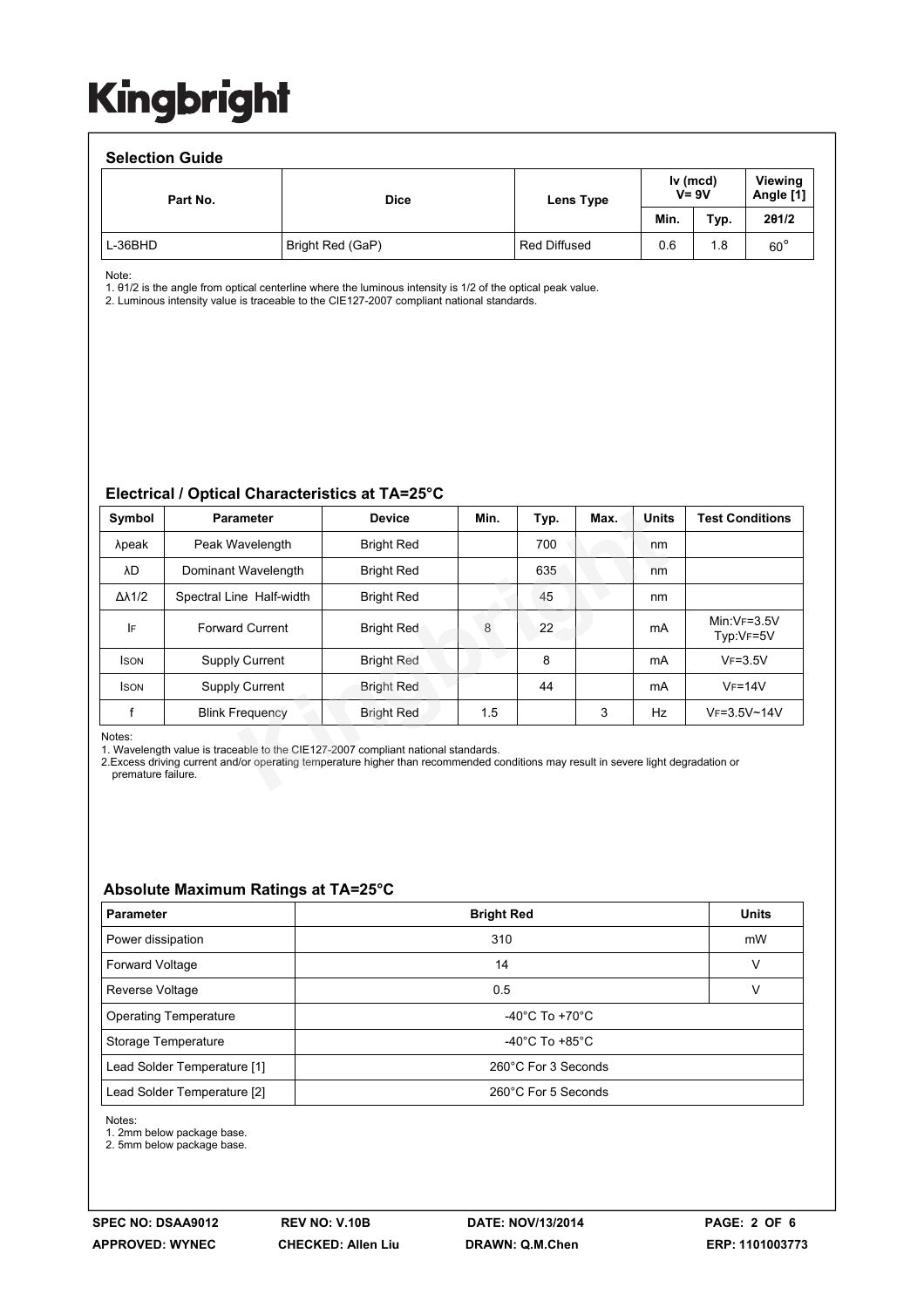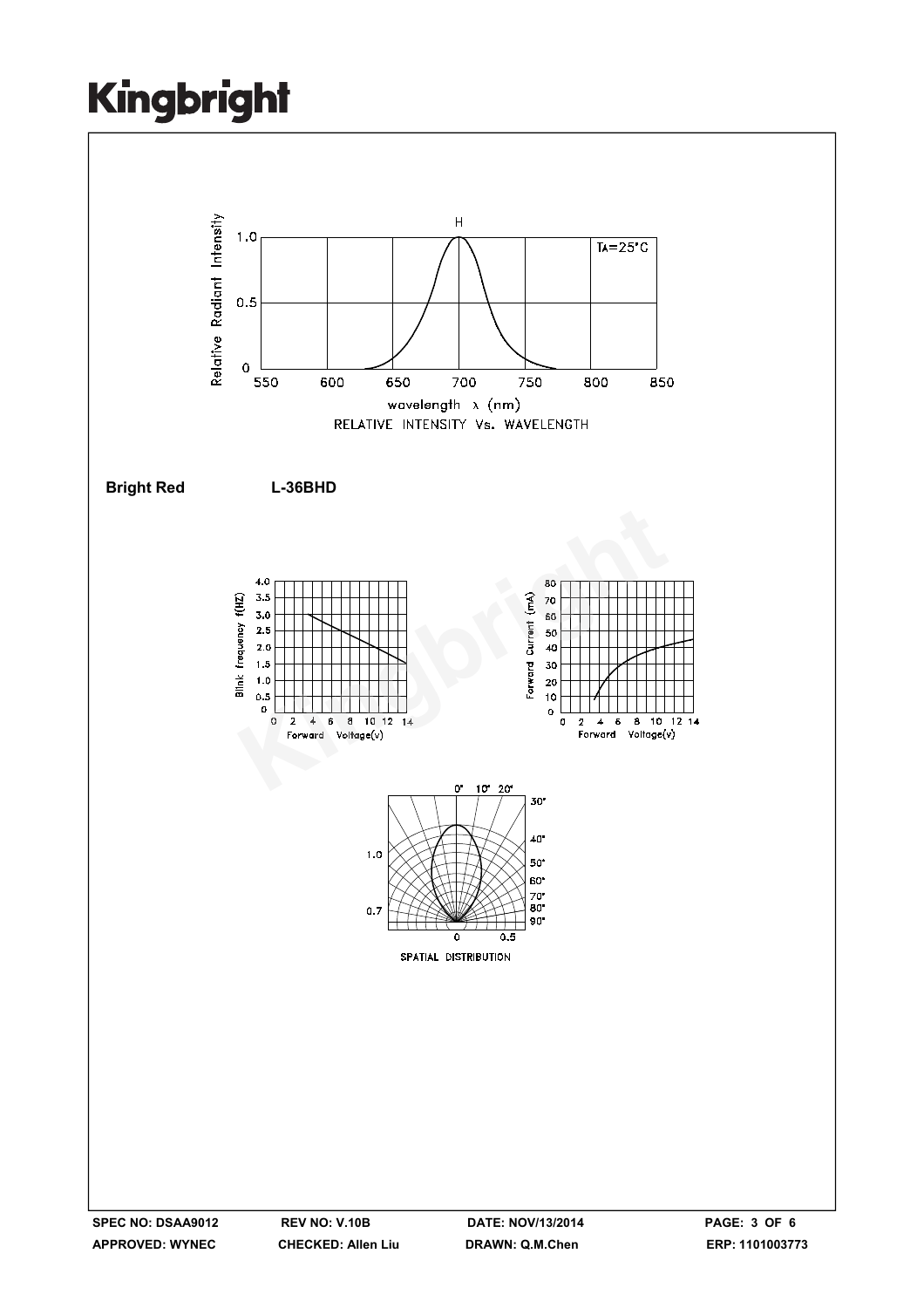

#### **Terms and conditions for the usage of this document**

- 1.The information included in this document reflects representative usage scenarios and is intended for technical reference only.
- 2.The part number, type, and specifications mentioned in this document are subject to future change and improvement without notice. Before production usage customer should refer to the latest datasheet for the updated specifications.
- 3.When using the products referenced in this document, please make sure the product is being operated within the environmental and electrical limits specified in the datasheet. If customer usage exceeds the specified limits, Kingbright will not be responsible for any subsequent issues.
- 4.The information in this document applies to typical usage in consumer electronics applications. If customer's application has special reliability requirements or have life-threatening liabilities, such as automotive or medical usage, please consult with Kingbright representative for further assistance.
- 5.The contents and information of this document may not be reproduced or re-transmitted without permission by Kingbright.
- 6.All design applications should refer to Kingbright application notes available at http://www.kingbright.com/application\_notes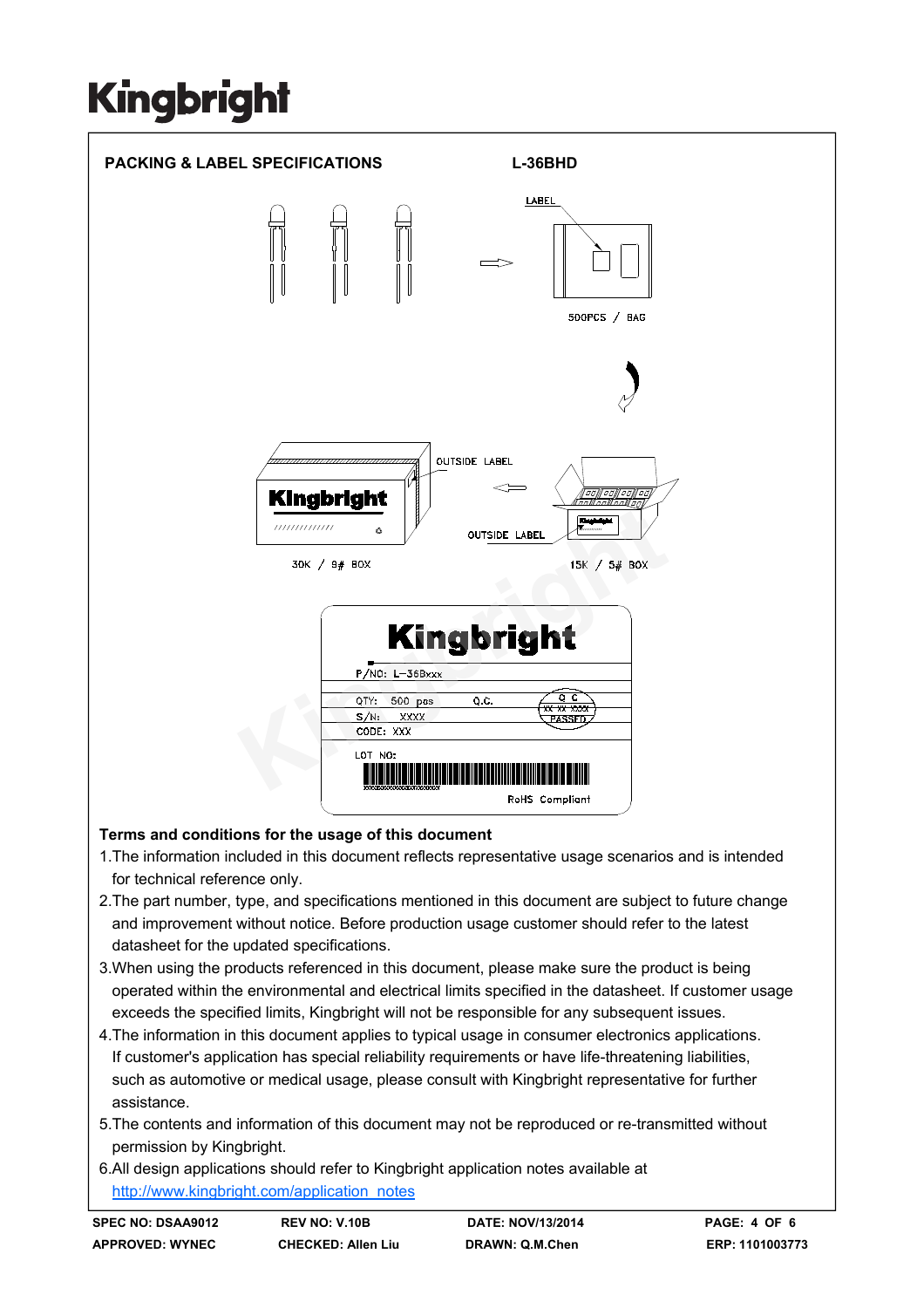### PRECAUTIONS

1. The lead pitch of the LED must match the pitch of the mounting holes on the PCB during component placement. Lead-forming may be required to insure the lead pitch matches the hole pitch. Refer to the figure below for proper lead forming procedures.  $(Fia. 1)$ 



 $"$ 

- $(Fig.2)$
- 



- 4. Maintain a minimum of 3mm clearance between the base of the LED lens and the first lead bend. (Fig. 5 and 6)
- 5. During lead forming, use tools or jigs to hold the leads securely so that the bending force will not be transmitted to the LED lens and its internal structures. Do not perform lead forming once the component has been mounted onto the PCB. (Fig. 7)